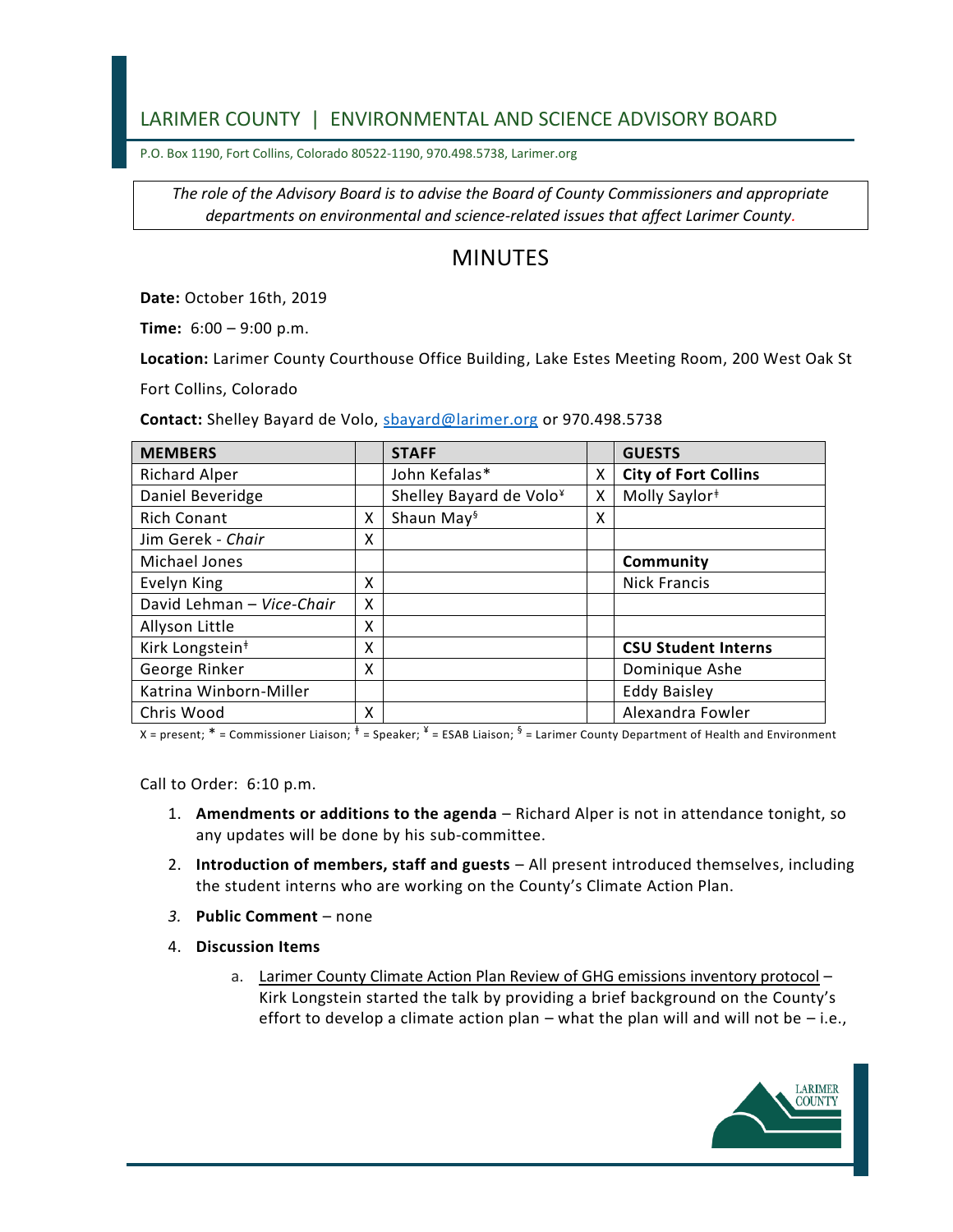

it will not attempt to predict future conditions. Molly Saylor, City of Fort Collins, introduced herself and what she does as the Senior Sustainability Specialist. She explained the City's Climate Action Plan and the City's progress toward the Plan's goals. She then provided a primer on greenhouse gas accounting, including the different scales at which accounting is done, what accounting does for an organization, and key inventory components like activity data, emissions factors and impact factors.

When the goal of GHG accounting is to drive policy, some key guidelines to consider include:

- Some data is better than no data
- Ideally, data should be local and frequently provided
- Data that is consistent in how it is collected and provided is important
- Strive for continuous improvement
- Recognize that trade-offs exist
- Recognize there are points of diminishing returns

Kirk then presented the specifics of the County's proposed data collection protocol for its community-wide GHG inventory. The team is generally using the ICLEI USA Communities GHG Protocol, which is a stakeholder-developed standardized protocol. (ICLEI was founded in 1990 as the International Council for Local Environmental Initiatives.) For the Larimer County inventory:

- What's included?
	- o Electricity, Natural Gas, Vehicle Travel, Solid Waste, agricultural sources
	- o Emissions from within Larimer County Jurisdiction
	- o (Fossil fuel combustion) carbon dioxide, methane, nitrous oxide
- What's not included?
	- o Stationary Sources Upstream emission sources; including oil and gas extraction, and transmission lines.
	- o Mobile combustion Airport travel
	- o Wastewater Treatment Upstream emissions associated with water supply, conveyance, treatment and delivery
	- o Sequestration potential forested lands and grasslands within Larimer County

Kirk then covered emission sources in Larimer County, and how, and from where, data will be gathered for each source. Kirk ended with some sample calculations.

b. Environmental Responsibility Policy – Shelley displayed the draft policy on the screen so members could read it. There was some concern of the language in item 3 where it read "..continuously improve existing programs…" George noted that it should read "continually", however Jim indicated that the language in ISO14001-compliant ERPs uses "continuously". The question came up as to who will be the executive sponsor of the policy? Steve Johnson is the goal steward for the Strategic Plan's Goal 3, under which the Policy update is an objective. This question will have to be discussed with the Objective team as the implementation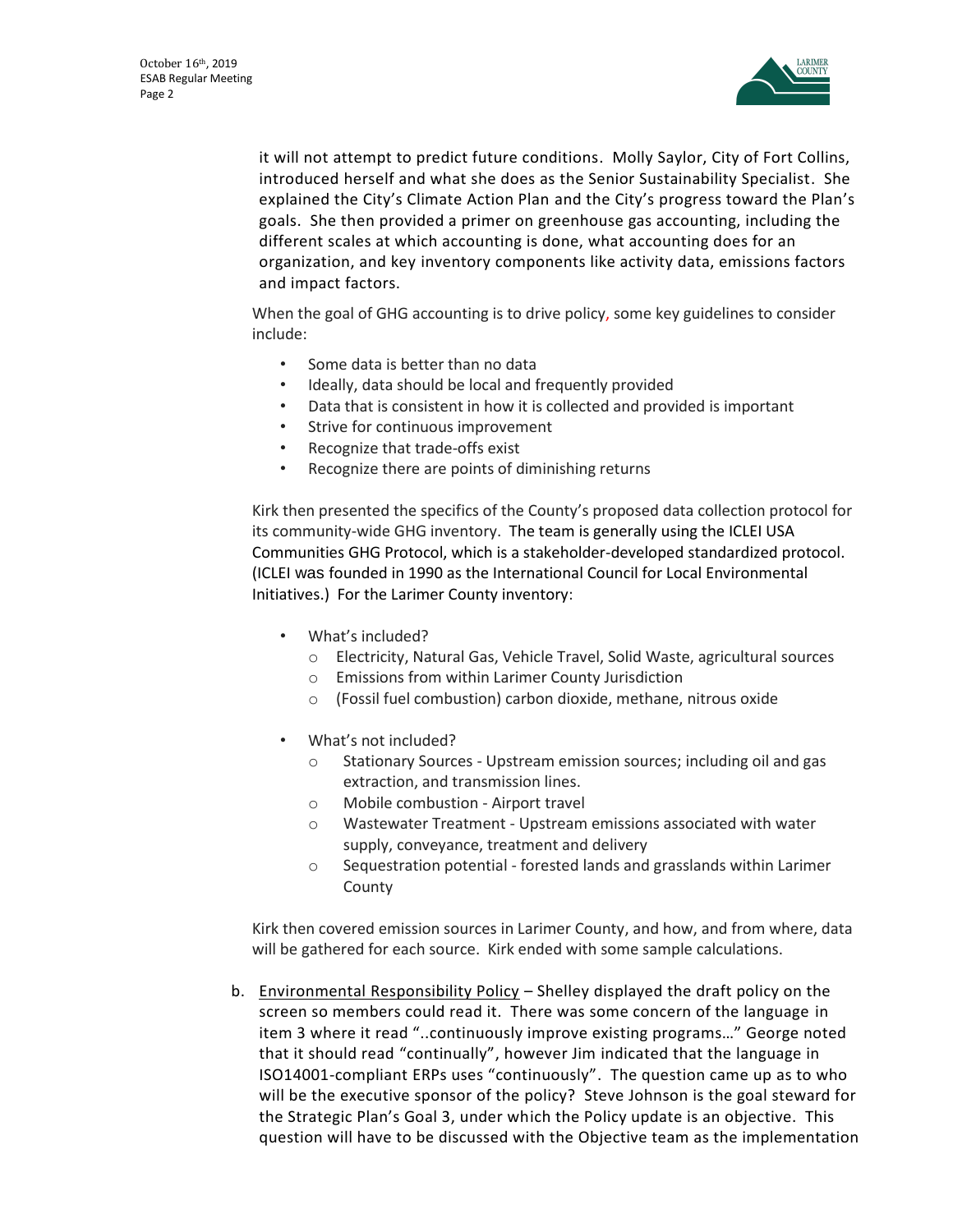

plan is developed. Shelley announced that she is working to broaden the team to include staff from more departments including fleet, facilities and The Ranch. Shaun May asked that he and Lea Schneider be added to the team to represent the Department of Health. He also noted that he would like to see more electric vehicles be added to their fleet. In the end the ESAB supported the draft ERP as presented. Shelley noted that it should be adopted soon by the BoCC.

- 5. **Approval of Minutes** Approval of September meeting minutes were deferred to the November meeting.
- 6. **Updates and Round Table**
	- a. Commissioner's Update Commissioner Kefalas reported on several recent activities at the County level: The BoCC has adopted new land use regulations for wireless facilities – accepting proposed regs from the Planning Commission except the minimum distance between small cell facilities will increase from 600 ft to 1000 ft in rural areas. The County has released a proposed budget for 2020 at \$289 million for general operations, some of which will fund service proposals that devote funding to implementing the strategic plan objectives of data sharing, community health and mapping, childcare and housing. The BoCC is encouraging a vote in favor of the so-called Half-Penny Tax (Ballot Issue 1A) proposal to fund specific County facility and transportation projects. Part of the proposed funding would go toward encouraging multi-modal transit, which supports the goals of reducing GHG and ozone-forming emissions.
	- b. Land-Use Code Jim announced that the BOCC has now decided to not engage a technical advisory committee for the land-use code update. The process will however include much public input, so there will be plenty of opportunities for the ESAB to contribute. Jim indicated that even though Chris and Michael will not be representing ESAB on the technical advisory committee, he hoped that they would still be engaged and lead any ESAB review/comment. Shelley displayed the website [\(https://www.larimer.org/planning/luc2020](https://www.larimer.org/planning/luc2020) ) where members can take the survey that is currently open and view the project timelines. The goal is to get through Batch 1 Draft Land Use Code while Steve Johnson and Tom Donnelly are still in office since they are familiar with the existing Code.
	- c. Oil/Gas Taskforce Chris provided some information on the last Task Force meeting. The group heard a presentation from the CDPHE, then discussed setbacks, air quality, water quality and transportation while considering whether permits were issued under administrative reviews versus special review processes. The TF is waiting on a draft of County land-use regs, to hopefully be reviewed at its final meeting the end of October. Jim noted that a comprehensive review of any new regs would likely need more than a single meeting to come to consensus on the details.
	- d. Ozone update Evelyn presented recent seasonal results from the Regional Air Quality Control division. She began with showing the 8-hour ozone trends figure from one of the RAQC's reports. The figure showed a slight decreasing trend (1998 – 2017), but the issue, she argued, is that the federal standards keep